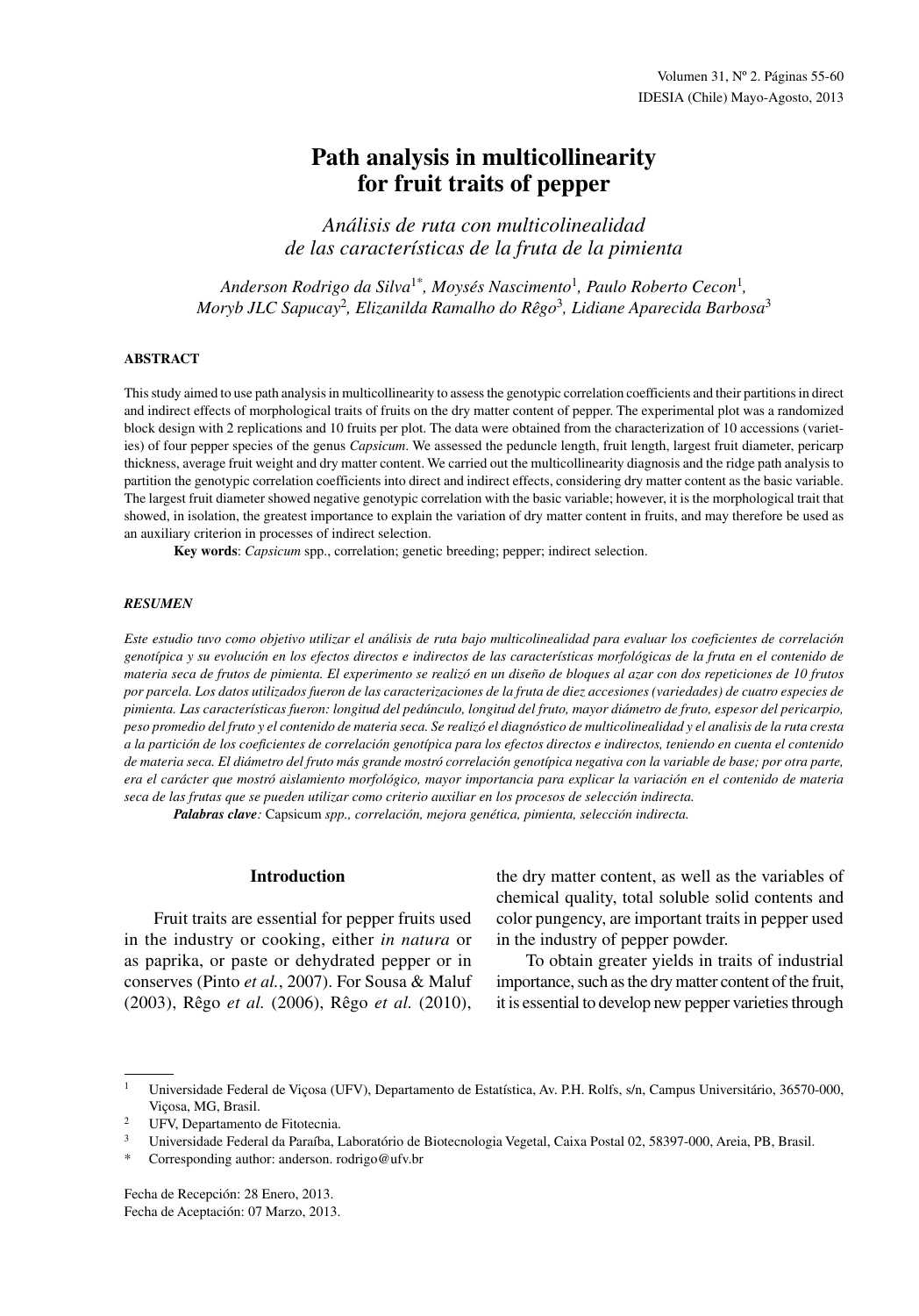genetic breeding programs. In these programs, the correlation between variables is important when we aim to carry out simultaneous selection among the traits or when the trait of interest shows low hereditability and/or difficulties to be measured or identified.

However, the high correlation between two traits may result from the effect of a third trait on them, or from a group of traits (Cruz & Regazzi, 1994). Furthermore, simple correlation does not provide information on the direct and indirect effects of a group of traits regarding a given trait considered as a trait of greater interest (Cruz, 2001).

The partition of correlations between traits into direct and indirect effects on a basic variable of greater interest, a methodology known as path analysis (Wright, 1921) has been used in several crops, such as peanut (Santos *et al.*, 2000), bean (Furtado *et al.*, 2002), pepper (Rêgo *et al.* 2001), rice (Marchezan *et al.*, 2005) and tomato (Sobreira *et al.*, 2009), among others.

Path analysis may be understood as a multiple regression analysis, and as such it is usual to observe multicollinearity between the explicative variables, which may greatly affect estimates for path coefficients and therefore lead to misinterpretations. Variances of coefficient estimates and predictors may increase significantly, masking the significance of variables used in the model, limiting its applicability (Souza, 1998).

The adverse effects of multicollinearity may be overcome by eliminating the variables from the regression model or by carrying out ridge path analysis as proposed by Carvalho (1995), as an alternative to the estimation method of minimum squares to estimate parameters (Carvalho *et al.*, 1999). This method was also used by Carvalho *et al.* (1999) in bell pepper.

The objective of this study was to assess, using path analysis, the coefficients of genotypic correlation and their partition into direct and indirect effects of morphological fruit traits on the dry matter content of pepper using multicollinearity, for indirect selection of the variable of dry matter content of the fruit.

#### **Materials and Methods**

The experiment was conducted in an experimental area at the Center for Agricultural Sciences of the Universidade Federal da Paraíba (CCA-UFPB), in the municipality of Areia, Paraíba State, Brazil,

during the year 2009. We used data collected from morphological characteristics of fruits of ten accessions (varieties) of four pepper species from the genus *Capsicum*, which are: *Capsicum chinense* (6 accessions)*, C. annuum* (1 accession), *C. baccattum* (1 accession) and *C. frutescens* (2 accessions). The species belonged to the Vegetable Germplasm Bank (VGB) of CCA-UFPB. The plants were planted in expanded polystyrene trays with 128 cells containing commercial substrate. After shooting of six true leaves, the plants were transplanted to the field in a randomized block design with 2 replications and 10 plants per plot, and each replication corresponded to the arithmetic mean of 30 fruits. A total of 20 data were used in the analysis. Crop care was applied in accordance with Filgueira (2000). The fruits were collected at a mature stage and immediately characterized according to the *Capsicum* descriptors (IPGRI, 1995). We evaluated the traits of peduncle length (PL), fruit length (FL), largest fruit diameter (LFD), pericarp thickness (PT) in centimeters; average fruit weight (AFW) in grams and dry matter content (DMC) in percentage (100 x ratio dry matter/fresh matter).

To investigate the existence of genetic variability among the accessions, estimates of genotypic correlation and the coefficient of genotypic determination were obtained according to Mode & Robinson (1959) and Vencovsky & Barriga (1992), respectively.



Figure 1. Previously established causal diagram, considering the DMC as the basic variable. The unidirectional arrow indicates the direct effect of each explicative variable on the basic variable. The bidirectional arrow represents the interdependence of two explicative variables, whose magnitude is quantified in the genotypic correlation.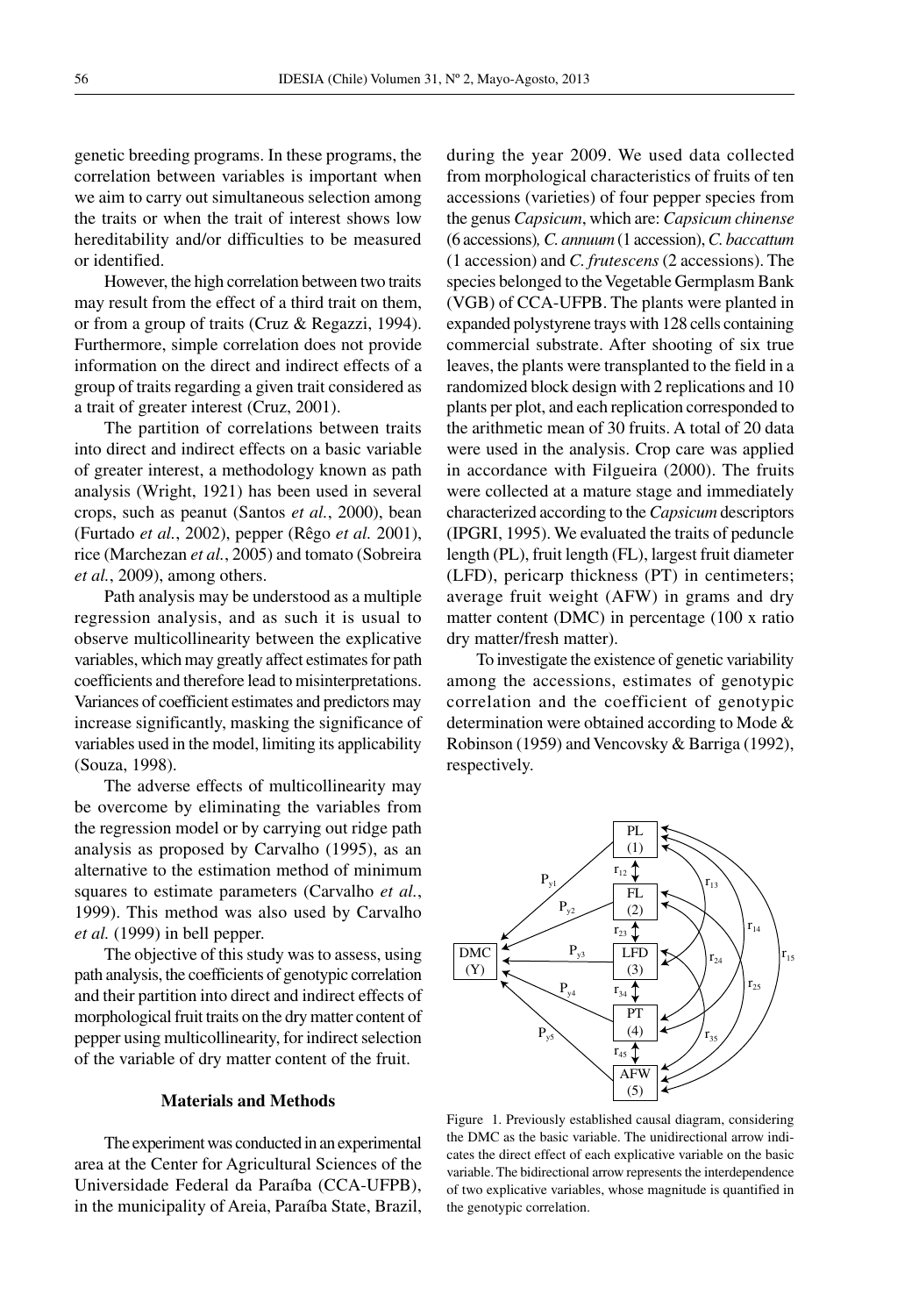The diagnosis of multicollinearity of the **X'X** matrix was verified according to Montgomery & Peck (1981), which is based on the condition number (CN) that consists of the ratio between the largest and smallest eigenvalue of the **X'X** matrix, where: CN < 100 – weak multicollinearity; 100 < CN < 1000 – moderate to severe multicollinearity; CN > 1000– severe multicollinearity. Moreover, Montgomery & Runger (2008) report that the presence of multicollinearity may also be easily observed by the magnitude of variance inflation factors (VIF), which are the diagonal elements of the **X'X** matrix, meaning that if any VIF exceeds 10, the multicollinearity will be a problem.

After determining the presence of multicollinearity, we used the method proposed by Carvalho (1995) to obtain path coefficients, which consists of adding a constant  $k$  to the  $\mathbf{X}'\mathbf{X}$  matrix diagonal terms, slightly altering the normal equation system. Thus, the path coefficients were obtained by solving the system:  $(X'X - kI)\theta^* = X'Y$ , where  $X'X$  is the matrix of genotypic correlations between the explicative variables of the model; k is a small amount subtracted from the elements of the main diagonal axis of **X'X** matrix; I is the identity matrix;  $\theta^*$  is the vector of estimators of path coefficients  $(P_{vi})$  and  $X'Y$  is the matrix of genotypic correlations between the basic variable and each explicative variable. The value of *k* was established in the graphic analysis by plotting the estimates of path coefficients against the value of  $k$  in the interval  $0 < k < 1$ , and by obtaining the ridge trace according to the regression method for ridges proposed by Hoerl & Kennard (1970). We used the smallest value of *k* capable of stabilizing most estimates of path coefficients.

The results of the path analysis were interpreted according to Vencovsky & Barriga (1992), considering that high correlation coefficients and direct effects (path coefficients) indicate that these independent variables explain part of the change of the basic variable and that positive or negative correlation coefficients, but with direct effect of different or insignificant coefficient signal, indicate that variables with greater indirect effects should be considered simultaneously to explain the change in the basic variable.

All analyses were carried out using the Genes program, version 2009.7.0 (Cruz, 2006).

### **Results and Discussion**

Genetic variability among the accessions for all fruit traits assessed was observed. All traits showed high hereditability indexes (coefficient of genotypic determination) in the broad sense, ranging from 87.33% (PL) to 98.58% (DMC), which is useful for genetic breeding through indirect selection. High values (above 80%) of hereditability in the broad sense were found by Rêgo *et al.* (2010) studying the phenotypic diversity, correlation and importance of traits in *Capsicum baccatum*. The coefficients of variation (CV%) of the experiment in relation to the morphological traits ranged from 6.02% (PL) to 23.57% (AFW), which are considered low to moderate according to Silva *et al.* (2011).

The basic variable (DMC) correlated negatively with all other variables (Table 1). Sapucay *et al.* (2009) studied four pepper species and found similar results, indicating a negative phenotypic correlation between DMC and LFD, AFW and PT, and insignificant correlation with variables PL and FL. Rêgo *et al.* (2010) have shown that in *C. baccatum*, DMC correlated negatively with the fruit traits evaluated, namely pericarp thickness, larger and smaller fruit diameter of fruits and fruit weight, which are in line with the results found in our study.

Table 1. Estimates of genotypic correlation coefficients  $(r<sub>a</sub>)$  between traits of pepper fruits: peduncle length (PL), fruit length (FL), largest fruit diameter (LFD), pericarp thickness (PT), average fruit weight (AFW) and dry matter content (DMC).

| Traits | PL(1)       | FL(2)                  | LFD(3)      | PT(4)       | AFW(5)       | DMC(Y) |
|--------|-------------|------------------------|-------------|-------------|--------------|--------|
| PL(1)  |             |                        |             |             |              |        |
| FL(2)  | $0.1723$ NS |                        |             |             |              |        |
| LFD(3) | $0.6210**$  | $0.0013$ <sup>NS</sup> |             |             |              |        |
| PT(4)  | 0.3492 N    | 0.0817 <sup>NS</sup>   | $0.6791**$  |             |              |        |
| AFW(5) | $0.7106$ ** | 0.1470 N               | $0.9289**$  | $0.7766$ ** |              |        |
| DMC(Y) | $-0.4563*$  | $-0.4806*$             | $-0.7435**$ | $-0.7089**$ | $-0.7195$ ** |        |
|        |             |                        |             |             |              |        |

NS, \* and \*\*: non-significant, significant at 5% and at 1% probability by the *t* test, respectively.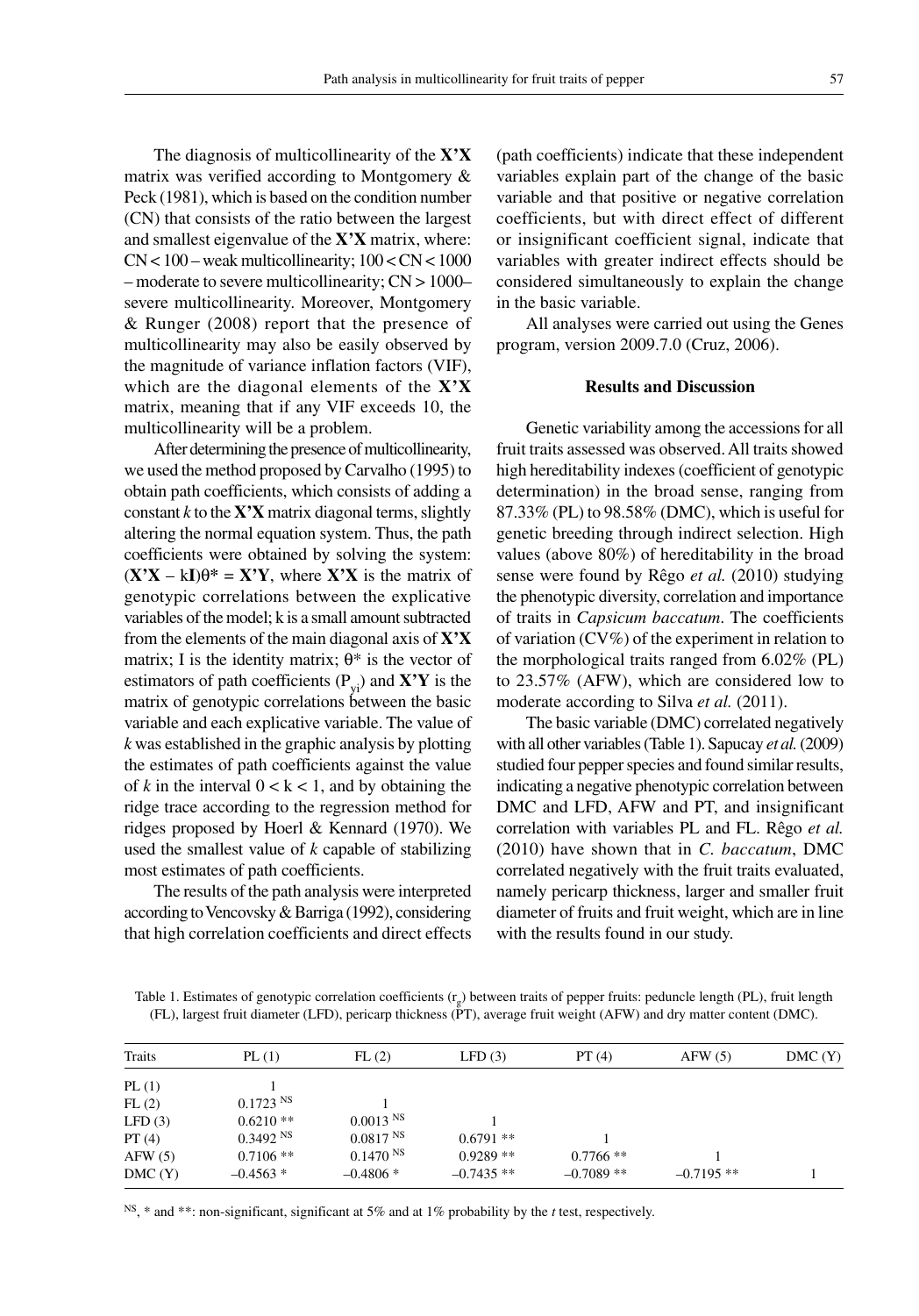The accessions that showed greater fruit average also presented larger fruit diameter average  $(r<sub>g</sub> = 0.9289)$ . Furthermore, there were positive correlations between the explicative variables LFD and PL; LFD and PT; AFW and FL; AFW and PT, which are similar to the results observed in Rêgo *et al.* (2010).

The multicollinearity diagnosis showed  $CN = 384.72$ , indicating moderate to severe multicollinearity, with four VIF values greater than or equal to 10 in absolute values. In this case, in the path analysis with multicollinearity with the genotypic correlation matrix of explicative variables a value of  $k = 0.04$  added, which was effective in stabilizing the estimates for path coefficients (Figure 2), with a determinant of the  $\mathbf{X'X}$  matrix = 0.045 and  $CN = 41.81$ , indicating weak multicollinearity. Nevertheless, the VIFs no longer exceeded the limit of 10.

The coefficient of determination of the model for the path analysis was high ( $R^2 = 0.8384$ ), which shows that the variables explained a great part of the variation in the basic variable (Table 2). The traits PL and FL showed negative correlation with the basic variable (DMC) and low values of the path coefficients ( $P_{v1} = -0.0394$  and  $P_{v2} = -0.4850$ ), and the cause/effect relation was not observed. Therefore, we observe that these traits cannot be used to obtain satisfactory genetic gains in DMC.

The trait LFD showed the greatest direct effect  $(P_{v3} = -0.8131)$  on the basic variable, with significant



Figure 2. Estimates of path coefficients for k values obtained in the ridge path analysis, using dry matter content as the basic variable.

correlation and of the same sign, evidencing that this fruit trait can be used for the indirect selection of DMC, which means that by selecting fruits with lower LFD we are indirectly selecting fruits with greater DMC. According to Rêgo *et al.* (2009), this trait is determined by additive gene effects that make its selection effective in initial segregating generations of breeding programs based on hybridization methods. The authors also indicate the possibility to use backcrossing to insert the desirable trait due to the additive nature of genes.

Table 2. Path analysis of the basic variable DMC under the estimates of direct and indirect effects of explicative variables: peduncle length (PL), fruit length (FL), largest fruit diameter (LFD), pericarp thickness (PT), average fruit weight (AFW).

| Variable   | Effect                          | Estimate  | VIF <sup>1</sup> | Estimator                             |
|------------|---------------------------------|-----------|------------------|---------------------------------------|
| $PL$ (cm)  | Direct                          | $-0.0394$ | 2.25             | P                                     |
|            | Indirect by FL                  | $-0.0835$ | 0.03             | P<br>$v_2$ <sup>r</sup> <sub>12</sub> |
|            | Indirect by LFD                 | $-0.5049$ | 1.99             | P<br>$v3r_{13}$                       |
|            | Indirect by PT                  | $-0.1555$ | 0.30             | $4r_{14}$                             |
|            | Indirect by AFW                 | 0.3288    | 4.53             | $v_5r_{15}$                           |
|            | Total $(r_{\rm g})$             | $-0.4563$ |                  |                                       |
| $FL$ (cm)  | Direct                          | $-0.4850$ | 1.16             | $P_{y2}$                              |
|            | Indirect by PL                  | $-0.0067$ | 0.06             | P<br>$y_1$ <sup>r</sup> <sub>12</sub> |
|            | Indirect by LFD                 | $-0.0010$ | 0.00             |                                       |
|            | Indirect by PT                  | $-0.0363$ | 0.01             |                                       |
|            | Indirect by AFW                 | 0.0680    | 0.19             | $P_{y5}r_{25}$                        |
|            | Total $(r_{\rm g})$             | $-0.4806$ |                  |                                       |
| $LFD$ (cm) | Direct                          | $-0.8131$ | 5.60             | $P_{y3}$                              |
|            | Indirect by PL                  | $-0.0244$ | 0.80             | $v_1$ <sup>r</sup> <sub>13</sub>      |
|            | Indirect by FL                  | $-0.0006$ | 0.00             | $v_2$ <sup>r</sup> <sub>23</sub>      |
|            | Indirect by PT                  | $-0.3024$ | 1.15             | $v4^2$ 34                             |
|            | Indirect by AFW                 | 0.4298    | 7.74             | $P_{y5}r_{35}$                        |
|            | Total $(r_g)$                   | $-0.7435$ |                  |                                       |
| $PT$ (cm)  | Direct                          | $-0.4453$ | 2.71             | $P_{y4}$                              |
|            | Indirect by PL                  | $-0.0137$ | 0.25             | P<br>$v1^r14$                         |
|            | Indirect by FL                  | $-0.0396$ | 0.00             | $v_2$ <sup>r</sup> <sub>24</sub>      |
|            | Indirect by LFD                 | $-0.5522$ | 2.39             | $v3r_{34}$                            |
|            | Indirect by AFW                 | 0.3593    | 5.41             | $P_{v5}r_{45}$                        |
|            | Total $(r_{\rm g})$             | $-0.7089$ |                  |                                       |
| AFW(g)     | Direct                          | 0.4627    | 9.70             | P                                     |
|            | Indirect by PL                  | $-0.0280$ | 1.05             | P<br>$v1^r$ 15                        |
|            | Indirect by FL                  | $-0.0713$ | 0.02             | $2^{\Gamma}25$                        |
|            | Indirect by LFD                 | $-0.7553$ | 4.47             | 35                                    |
|            | Indirect by PT                  | $-0.3458$ | 1.51             | $v4$ <sup>T</sup> <sub>45</sub>       |
|            | Total $(r_g)$                   | $-0.7195$ |                  |                                       |
|            | Coefficient of determination    | 0.8384    |                  | $R^2$                                 |
|            | Effect of residual variable     | 0.4019    |                  | $(1 - R^2)^{0.5}$                     |
|            | Value of k used in the analysis | 0.0400    |                  |                                       |

<sup>1</sup> Variance Inflation Factor.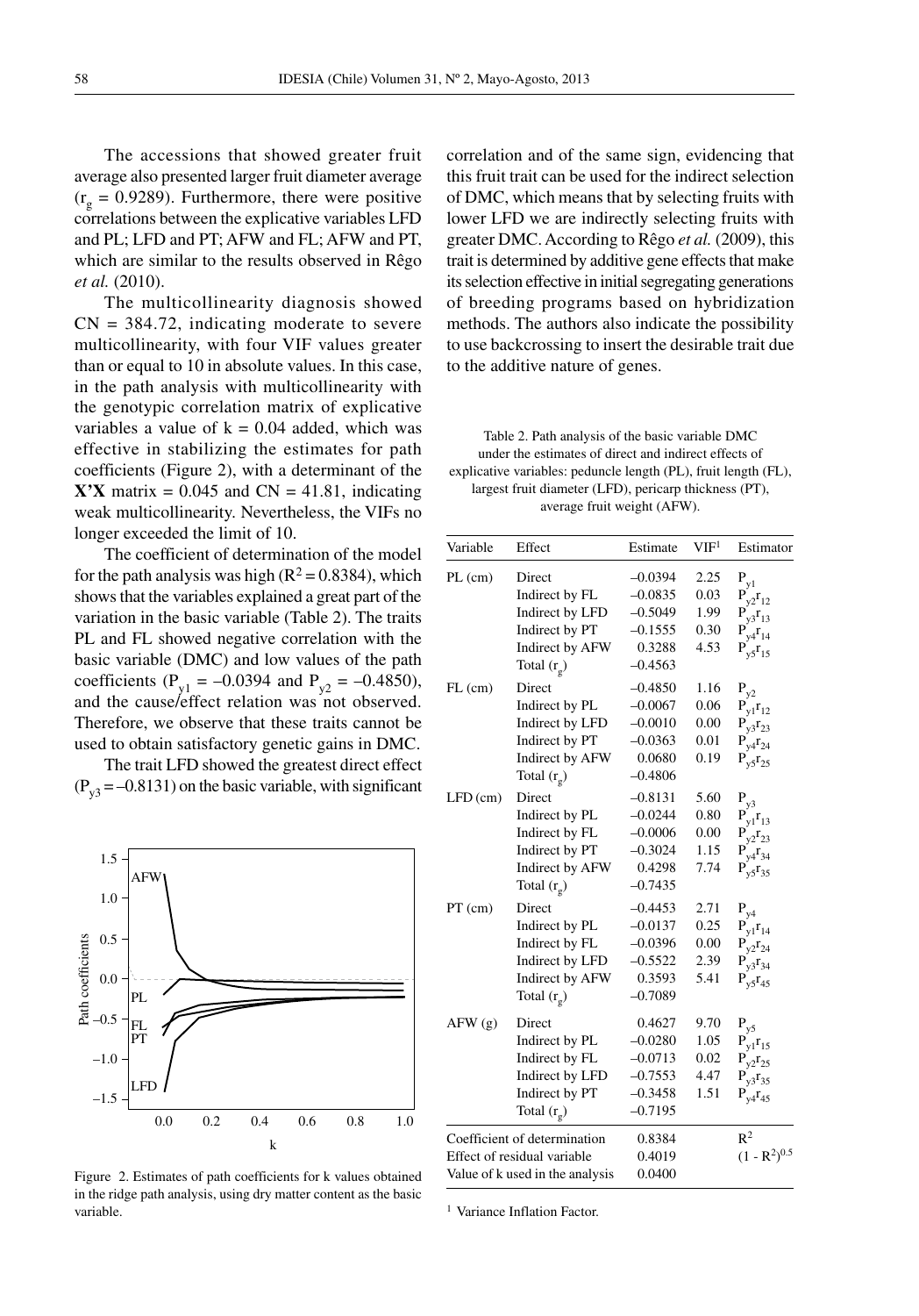For the PL trait we can observe that, despite the significant negative correlation ( $r<sub>g</sub> = -0.7089$ ), the direct effect on DMC is of the same sign and considered low ( $P_{v4} = -0.4453$ ), given that, in absolute value it is equivalent to the residual variable effect (0.4019).

The AFW showed correlation and direct effect of different signs ( $r_g = 0.4627$  and  $P_{v5} = -0.7195$ ), which means that we should consider the LFD trait (greater indirect effect  $P_{v3}r_{35} = -0.7553$ ) in the variation of the basic variable to be explained.

Given that the LFD measurements are simpler and less costly, because they do not require drying in an oven, which uses electricity, we should practice the indirect selection for the dry matter content through the largest fruit diameter trait.

The morphological trait of pepper fruits that presented, in isolation, the greatest importance in explaining the variation in fruit dry matter content was the largest fruit diameter (LFD), which can be used as a criterion to help in indirect selection.

## **Literature Cited**

Carvalho, C.G.P. *et al.*

1999. Análise de trilha sob multicolinearidade em pimentão. *Pesquisa Agropecuária Brasileira*. Brasília, v. 34, n. 4, pp. 603-613.

Carvalho, S.P.

1995. Métodos alternativos de estimação de coeficientes de trilha e índices de seleção, sob multicolinearidade. Viçosa: UFV. 163 p.

Cruz, C.D.

2006. Programa Genes: Biometria. Viçosa: Editora UFV. 382 p.

Cruz, C.D.; Regazzi, A.J.

1994. Modelos biométricos aplicados ao melhoramento genético. Viçosa: UFV. 390 p.

Filgueira, F.A.R.

2000. Novo Manual de Olericultura: Agrotecnologia moderna na produção e comercialização de hortaliças. Viçosa: UFV. 402 p.

Furtado, M.R. *et al.*

2002. Análise de trilha do rendimento do feijoeiro e seus componentes primários em monocultivo e em consórcio com a cultura do milho. *Ciência Rural*, v. 32, n. 2, pp. 217- 220.

Hoerl, A.E.; Kennard, R.W.

1970. Ridge regression: biased estimation for nonorthogonal problems. *Technometrics*, v. 12, n. 1, pp. 55-68.

Ipgri, Avrdc; Catie.

1995. Descriptors for *Capsicum* (*Capsicum* spp.). International Plant Genetic Resources Institute, Rome, Italy; the Asian Vegetable Research and Development Center, Taipei, Taiwan, and the Centro Agronómico Tropical de Investigación y Enseñanza, Turrialba, Costa Rica. 110 p.

Marchezan, E. *et al.*

2005. Análise de coeficiente de trilha para os componentes de produção em arroz. *Ciência Rural*, v. 35 n. 5, pp. 1027- 1033.

Mode, J.C.; Robinson, H.F.

1959. Pleiotropism and the genetic variance and covariance. *Biometrics,* v. 15, n. 4, pp. 518-537.

Montgomery, D.C.; Peck, E.A.

1981. Introduction to linear regression analysis. New York: John Wiley & Sons. 504 p.

Montgomery, D.C.; Runger, R.C.

2008. Estatística aplicada e probabilidade para engenheiros. (Trad. Verônica Calado). Rio de Janeiro: LTC. 463 p.

Pinto, C.M.F. *et al.*

2007. Pimenta (*Capsicum spp.)*. In: Paula Júnior, T.J; Venzon, M. (Coords). 101 Culturas: manual de tecnologias agrícolas. Belo Horizonte: EPAMIG, pp. 625-632.

Rêgo, E.R. *et al.*

2001. Correlações entre caracteres morfoagronômicas e produção de *Capsicum baccatum.* Anais do 1° Congresso Brasileiro de Melhoramento de plantas, Centro de Cultura e Convenções de Goiânia, Goiânia-GO.

Rêgo, E.R. *et al.*

- 2006. Caracterização, diversidade e estimação de parâmetros genéticos em pimenteiras (*Capsicum* spp.). Anais do II Encontro Nacional do Agronegócio Pimentas (*Capsicum*  sp<sub>p</sub>.).
- Rêgo, E.R. *et al.*
	- 2009. A diallel study of yield components and fruit quality in chilli pepper (*Capsicum baccatum*). Euphytica (Wageningen) 168: 275-287.
- Rêgo, E.R. *et al.*
	- 2010. Phenotypic diversity, correlation and importance of variables for fruit quality and yield traits in Brazilian peppers *(Capsicum baccatum)*. Genetic Resources and Crop Evolution. DOI 10.1007/s10722-010-9628-7.

Santos, R.C.; Carvalho, L.P.; Santos, V.F.

2000. Análise de coeficiente de trilha para os componentes de produção em amendoim. *Ciência e Agrotecnologia*, v. 24, n. 1, pp. 13-16.

Sapucay, M.J.L.C. *et al.*

2009. Diversidade genética, importância relativa e correlação de caracteres quantitativos em pimenteiras. In: 49º Congresso Brasileiro de Olericultura, Águas de Lindóia. *Horticultura Brasileira*. Brasília: ABH, v. 27, S1161-S1168.

Silva, A.R. *et al.*

2011. Avaliação do coeficiente de variação experimental para caracteres de frutos de pimenteiras. *Rev. Ceres*, v.58, n. 1, pp. 695-700.

Sobreira, F.M. *et al.*

2009. Análise de trilha em pós-colheita de tomate tipo salada. *Rev. Fac. Nal. Agr. Medellín*, v. 62, n. 1, pp. 4983-4988.